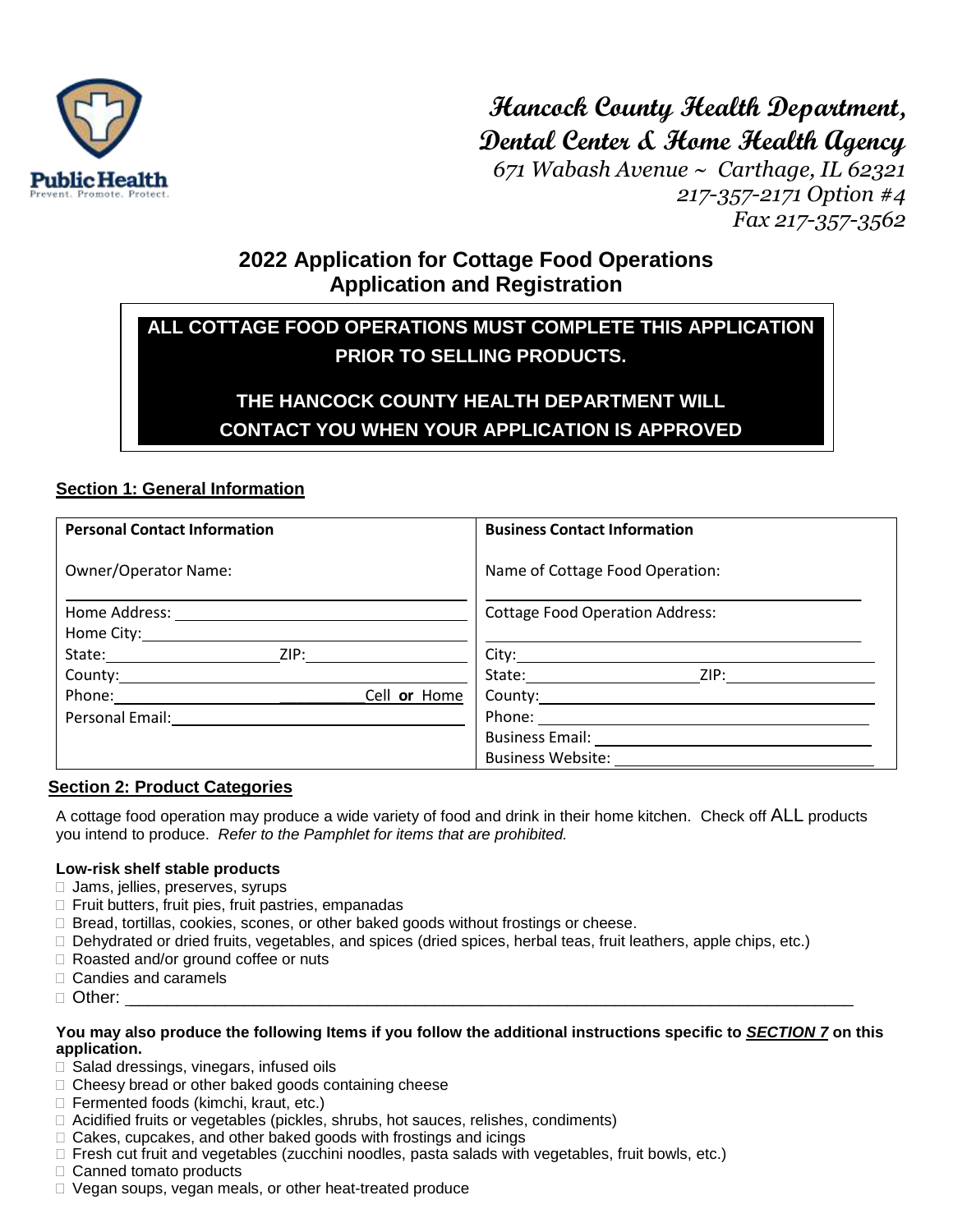- □ Fresh-pressed juices or bottled drinks
- Other: \_\_\_\_\_\_\_\_\_\_\_\_\_\_\_\_\_\_\_\_\_\_\_\_\_\_\_\_\_\_\_\_\_\_\_\_\_\_\_\_\_\_\_\_\_\_\_\_\_\_\_\_\_\_\_\_\_\_\_\_\_\_\_\_\_\_\_\_\_\_\_\_\_\_\_

## **Section 3: Sales Avenues**

Food and drink produced by a cottage food operation shall be sold directly to consumers for their own consumption and not for resale. Sales to retail stores, such as restaurants, grocery stores, or bakeries; to third party distributors for resale; or to third party distributors that deliver products on your behalf are prohibited. Sales of cottage foods are limited to within the state of Illinois. A cottage food operation may sell productsoutside of the municipality or county where the cottage food operation is located. A copy of your certificate of registrationmust be available upon request by IDPH and any local health department.

| Indicate how you will sell your products. Check all that apply. |                                                                                                                  |  |  |
|-----------------------------------------------------------------|------------------------------------------------------------------------------------------------------------------|--|--|
| $\Box$ Pick-up from my home or farm (Note:                      | $\Box$ Online sales                                                                                              |  |  |
| cottage food businesses selling from their home may be          |                                                                                                                  |  |  |
| prohibited from some sales activities at home by local          | $\Box$ Delivery directly to customer                                                                             |  |  |
| laws that apply to all cottage food operations. Check           |                                                                                                                  |  |  |
| with your unit of local government about requirements           | $\Box$ Farmers market/fairs/festivals/pop up stand/public                                                        |  |  |
| on parking, signage, customer counts, etc.).                    | event                                                                                                            |  |  |
| $\Box$ On-farm store                                            | $\Box$ Shipping (Each cottage food product that is shipped<br>must be sealed in a manner that reveals tampering, |  |  |
| $\Box$ Delivery to or pick-up from a third-party private        | including, but not limited to, a sticker or pop top. Cottage                                                     |  |  |
| property with consent of the property holder (i.e.,             | foods may not be shipped across state lines.)                                                                    |  |  |
| dropoff/pick-up location/pop-up stand).                         |                                                                                                                  |  |  |
|                                                                 | $\Box$ Other:                                                                                                    |  |  |

If you selected "Shipping" from above, describe how you will seal your product in a manner that reveals tampering:

## **Section 4: Signage when selling Cottage Food Items**

The following statement is required to be posted at the booth, on-line, and on the food label.

#### **"This product was produced in a home kitchen not inspected by a health department that may also process common food allergens. If you have safety concerns, contact your local health department."**

#### **Indicate the ways in which you will notify customers at point of sale:**

- $\Box$  Display a sign at booth/stall (sign must be 8in x 10in minimum).
- $\Box$  Display a sign at the pick-up location at my home/farm (sign must be 8in x 10in minimum).
- $\Box$  Statement must be on the Cottage Food Operations website or sales platform.
- Other: \_\_\_\_\_\_\_\_\_\_\_\_\_\_\_\_\_\_\_\_\_\_\_\_\_\_\_\_\_\_\_\_\_\_\_\_\_\_\_\_\_\_\_\_\_\_\_\_\_\_\_\_\_\_\_\_\_\_\_\_\_\_\_\_\_\_

## **Section 5: Package Labeling**

#### **All cottage food products must be pre-packaged in the home kitchen and include the following information on EACH label.** Every packaged item must be labeled.

| The name of the Cottage Food Operation.                         | Name of the Health Department where you registered and<br>the registration number that was assigned to you by the<br>health department. |
|-----------------------------------------------------------------|-----------------------------------------------------------------------------------------------------------------------------------------|
| Common or usual name of the food product.                       | List of ingredients in descending order by weight. Include all                                                                          |
|                                                                 | sub-ingredients, for example butter (pasteurized cream,<br>salt).                                                                       |
| Allergen labeling for any major food allergens. (Major food     | The date the product was produced.                                                                                                      |
| allergens are: milk, eggs, fish, shellfish, tree nuts, peanuts, |                                                                                                                                         |
| wheat, and sovbean.)                                            |                                                                                                                                         |
| To conform to the labeling requirements of the Illinois Food,   |                                                                                                                                         |
| Drug, and Cosmetic Act, it must contain the phrase in           |                                                                                                                                         |
| prominent lettering: "This product was produced in a            |                                                                                                                                         |
| home kitchen not inspected by a health department that          |                                                                                                                                         |
| may also process common food allergens. If you have             |                                                                                                                                         |
| safety concerns, contact your local health department."         |                                                                                                                                         |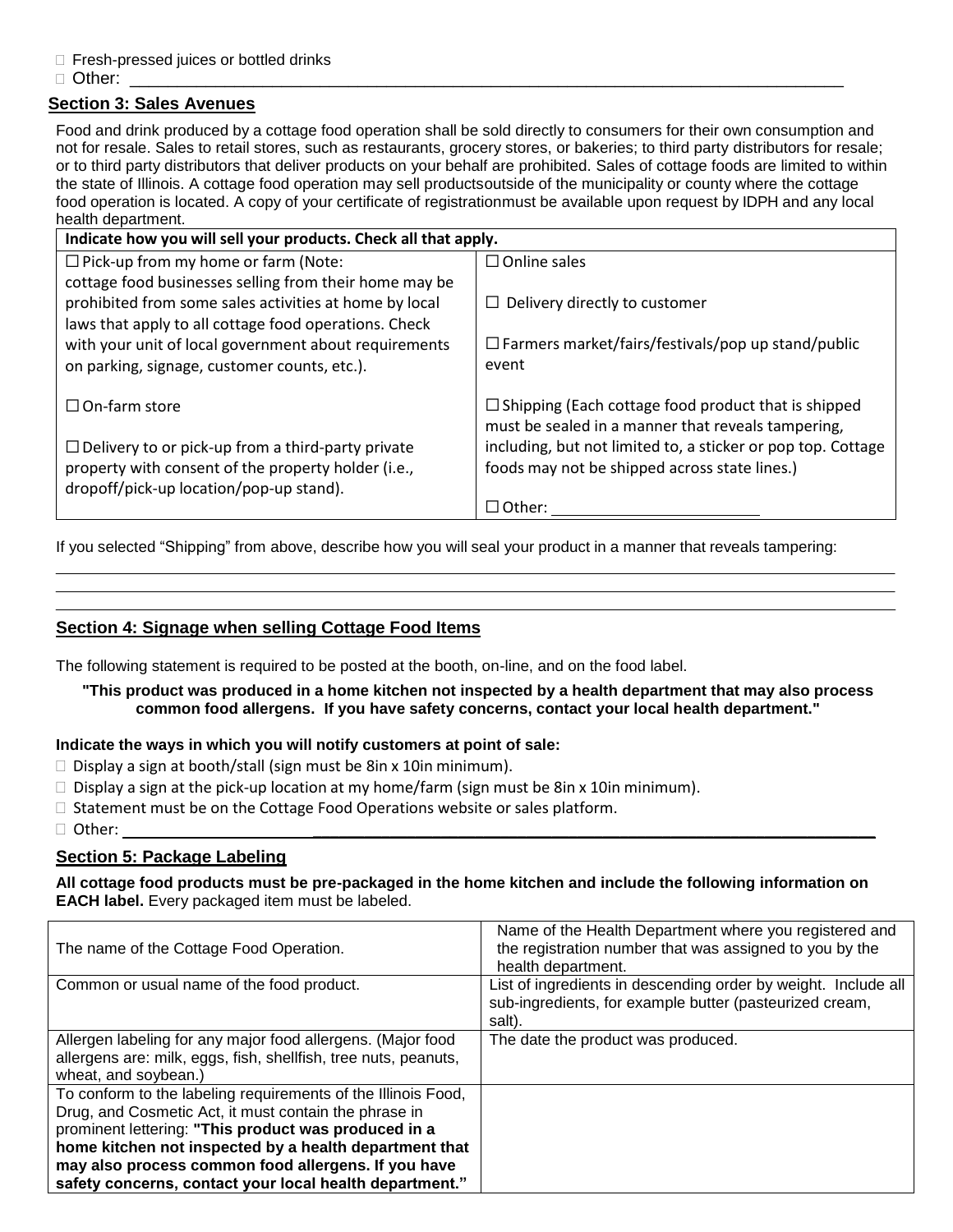### **Special Labeling Opportunity for Local Ingredients**

Are you using any ingredients grown or raised on an Illinois farm and purchased directly from the farmer? If so, you areentitled and encouraged to use the following terminology on your label**: Illinois Grown, Illinois-Sourced, Illinois FarmProduct**

#### **Request for a labeling exemption**

Cottage food operators may request an exemption from product packaging for foods that are not easily packaged (i.e., wedding cakes), for foods that are more suited to bulk containers or display cases (i.e., donuts or scones), or for other reasons. If the exemption is granted, the cottage food producer must include all labeling requirements on a receipt or similar document that is delivered to that consumer with the product, and the cottage food warning sign must still be present at point of sale. The local health department has the authority to accept or deny the exemption request.

#### ⬜Request for product packaging exemption

List the products for which you are requesting an exemption and provide a rationale:

## **Section 6: Employees**

Employees are allowed under cottage food law. **All persons that prepare or package food for your Cottage Food Operation** must have their Certified Food Protection Manager (CFPM) Certificate. The CFPM is not required for employees that handle sales, marketing, administration, or other facets of the business.

\_\_\_\_\_\_\_\_\_\_\_\_\_\_\_\_\_\_\_\_\_\_\_\_\_\_\_\_\_\_\_\_\_\_\_\_\_\_\_\_\_\_\_\_\_\_\_\_\_\_\_\_\_\_\_\_\_\_\_\_\_\_\_\_\_\_\_\_\_\_\_\_\_\_\_\_\_\_\_\_\_\_\_\_\_\_\_ \_\_\_\_\_\_\_\_\_\_\_\_\_\_\_\_\_\_\_\_\_\_\_\_\_\_\_\_\_\_\_\_\_\_\_\_\_\_\_\_\_\_\_\_\_\_\_\_\_\_\_\_\_\_\_\_\_\_\_\_\_\_\_\_\_\_\_\_\_\_\_\_\_\_\_\_\_\_\_\_\_\_\_\_\_\_\_ \_\_\_\_\_\_\_\_\_\_\_\_\_\_\_\_\_\_\_\_\_\_\_\_\_\_\_\_\_\_\_\_\_\_\_\_\_\_\_\_\_\_\_\_\_\_\_\_\_\_\_\_\_\_\_\_\_\_\_\_\_\_\_\_\_\_\_\_\_\_\_\_\_\_\_\_\_\_\_\_\_\_\_\_\_\_\_

#### **List the persons that prepare or package food:**

| Name: | CFPM number: | Exp. Date: |
|-------|--------------|------------|
| Name: | CFPM number: | Exp. Date: |
| Name: | CFPM number: | Exp. Date: |

## **Section 7: Checklist of Required Information**

- Attach copies of ALL valid Food Service Protection Manager Certificates of those who prepare or package foods for your Cottage Food Operation.
- Attach copies of a product label for **each product category selected in Section 2**, demonstrating that you are complying correctly with labeling regulations.
- $\Box$  If on a private water supply, a copy of water test results showing satisfactory E. coli/coliform bacteria results.
- $\Box$  If producing acidified or fermented foods (pickles, kraut, kimchi, etc.), one of the following:
	- A. A copy of all completed food safety plan and representative pH Test for each product with a different food safety process.

Example: Delia makes pickled cucumbers, pickled beets, kimchi, and hot sauces. Each of these four products requires a different process to make. She will need to submit a food safety plan and pH test for all four products.

Example: Janae makes a pickled cucumber recipe that has five different variations (one with dill, one with jalapenos, one with more sugar, one with stevia, and one with ginger). Although the recipes vary slightly, the pickling process is the same for all five recipes. Janae must submit just one food safety plan and a pH test for atleast one pickle recipe as evidence that her process is safe. A pH test and food safety plan are not required for all five recipe variations.

B. A copy of all approved recipe(s) from the U.S. Department of Agriculture (USDA) National Center for Home